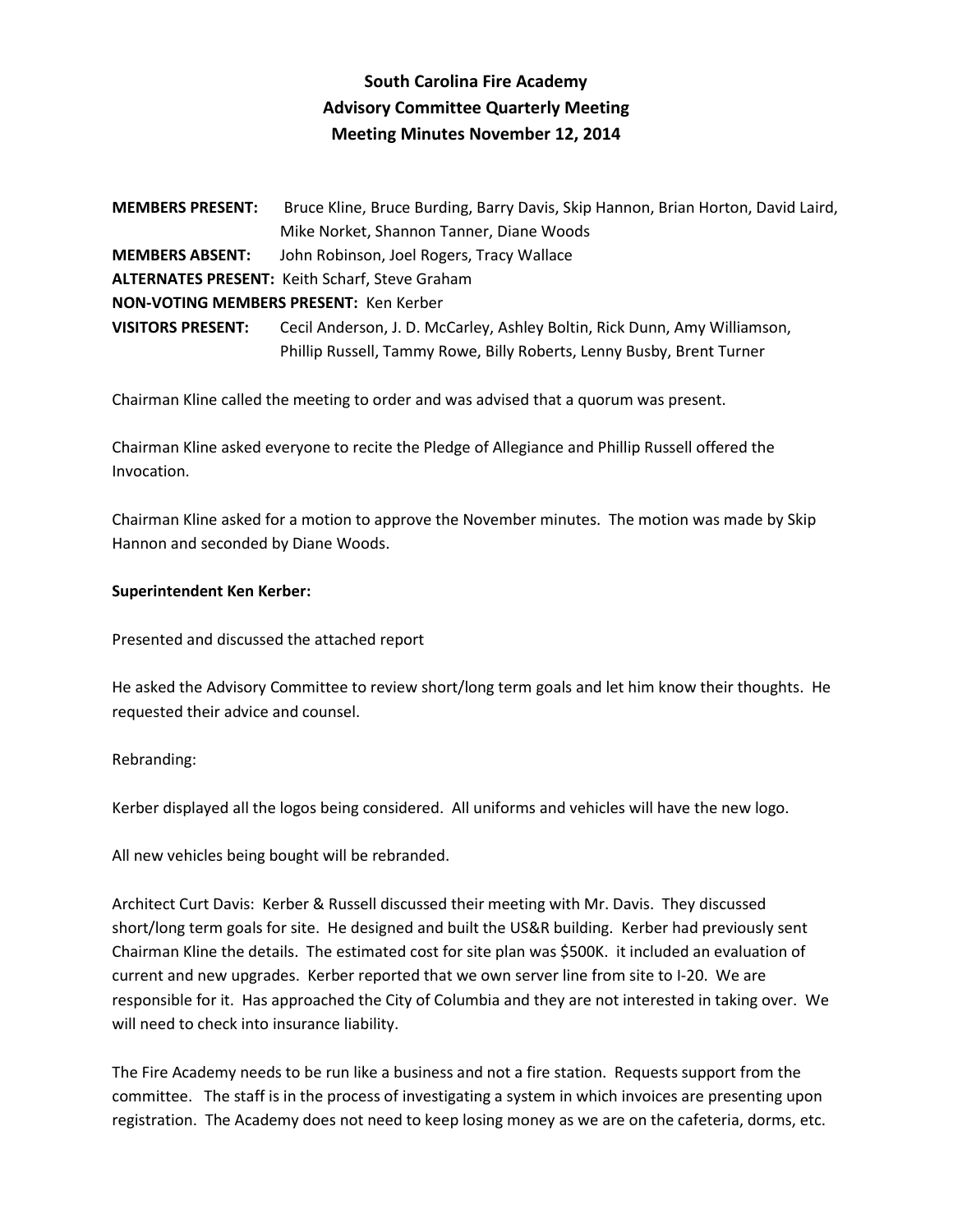Kerber distributed and discussed financial report on expenses. He will gather income and will distribute next meeting.

Chairman Kline recommended something in writing for the committee to approve for long term goals so the plan can be submitted to LLR and Legislature for approval.

Chairman Kline – look at fees. Core classes - instead of charging \$5 monthly offer the class. Phillip Russell stated that we were investigating the core classes at \$0 but the \$5 helps.

Chairman Kline stated one of the problems with advance pay will be if someone cancels within 24 hours. Ken is looking at changing fees and issues if class cancels. Ken – if class  $6 -$  will go/not canceling.

Ken reported the Academy and Regionally we need for core quality instructors. Diane asked if there is a need for more instructors.

New employees were introduced by Phillip Russell – Curtis J. Cafeteria/Dorm, J D. McCarley – Region 2, Miranda Turner – Region 6 (not present).

Phillip reported regional changes since they came on board 8/8.

Rick announced Bonita Watters starts 11-17 in accreditation.

Ken reported that Billy Roberts will be retiring 12-31. Billy has agreed to assist with consulting work. Billy states he appreciates the opportunity he was given 14 years ago.

Ken stated that we will receive application for a site safety/compliance person.

AFG Grants:

Kerber stated that he would like the committee to recommend items to apply for grants.

Kerber reported that they were looking at a purchasing or leasing option for new fire trucks for recruit schools to upgrade our equipment. Does not want 50 vendors on site.

Priority will be on updating the fire station in order to offer two recruit schools in the future.

# REG/TRG

Kerber stated he envision in the state to have five or six training sites over the state. FA will support reg/trg sites.

# Recruit schools

Two in January. Need more instructors. Kerber meet with each companies on Fridays for lunch. Take notes to Lenny/Terrell. Will be talking about interviews at a later date.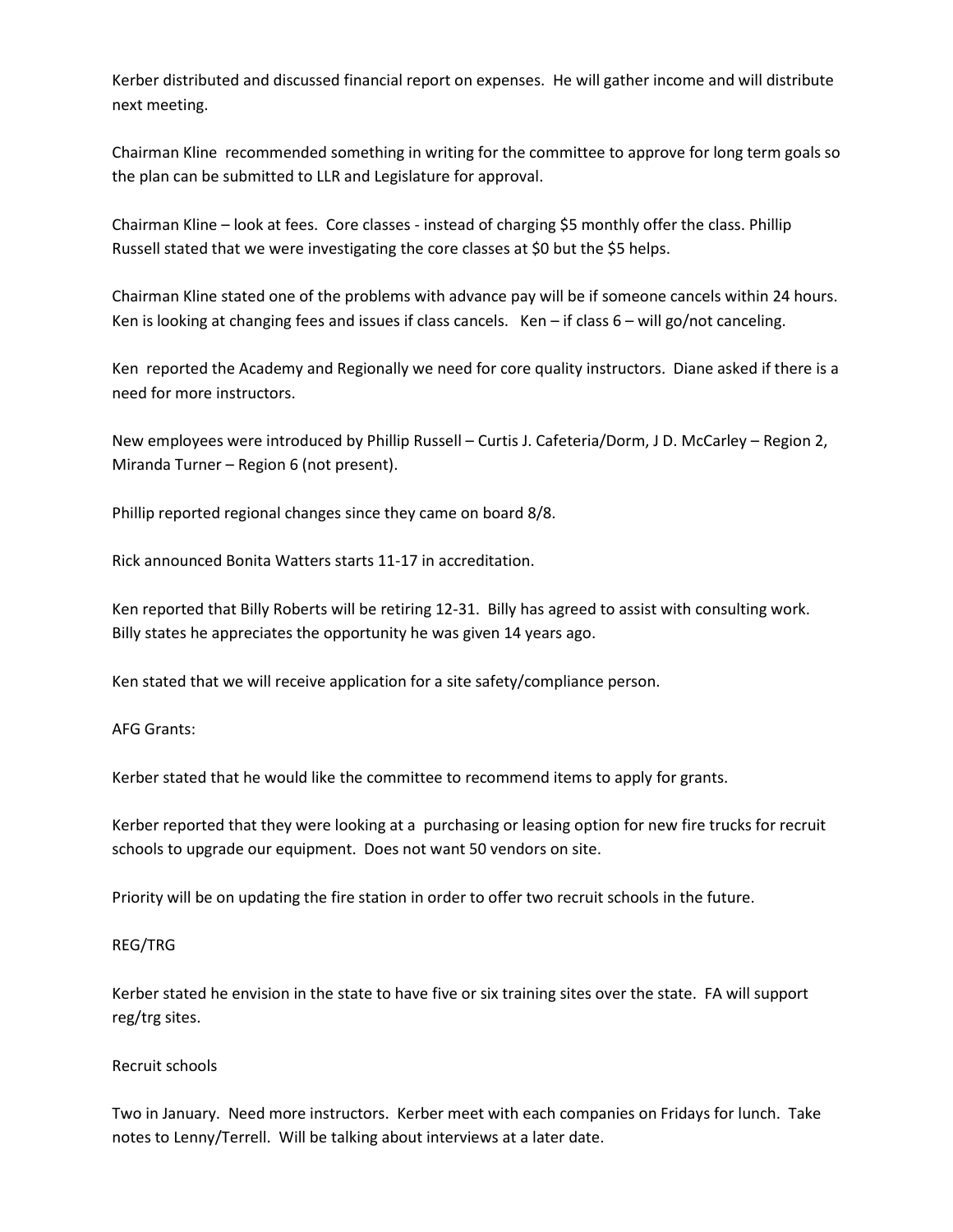#### EMD Update – NFA

EMS – Will start having EMS training on site. Have started bring in equipment for the site. Will be upgrading individual props and curriculum.

# DOD

Looking to working with DOD to train military being pushed out of service. Their GI Bill will cover their training. Looking at 247K personnel being released in two years.

# **Rick Dunn – Curriculum – Presented and discussed report.**

Have been IFSAC Accredited to the levels we had except for Fire Inspector 1. Will be revisiting the first of the year.

Proboard coming December 3<sup>rd</sup> or 4<sup>th</sup>. Hope to receive certification during conference in January. Will not get HAZMAT Ops certified.

Lenny – Residential Training – Presented and discussed report.

Currently down to one delivery truck. Maintenance working hard.

Soliciting for instructors to train onsite. Looking for someone who is already on payroll.

Waiting on approval from HR to fill Perry Bailey's position.

# **Phillip – Admin. Hosp. Reg. – Presented and discussed report**.

Ken – need to advertise Fire Officer classes to younger FF to attend other than the students attending just to get promoted.

Phillip, Lenny and Brent working on Weed/Feed to develop reg. instructors in Rescue Services classes.

New catalog postings - should be out over the next couple of weeks.

Meeting W. John R. in December for portal group.

Will be rebranding store items. Looking to add several TVs in the cafeteria. Goal is to have online store by next year.

Kline – Why such a change in the cost of training, etc.? – Phillip – some areas cannot support without Academy support, travel, etc.

Phillip asks for Advisory Committee members to meet with staff to review policies and rewrite.